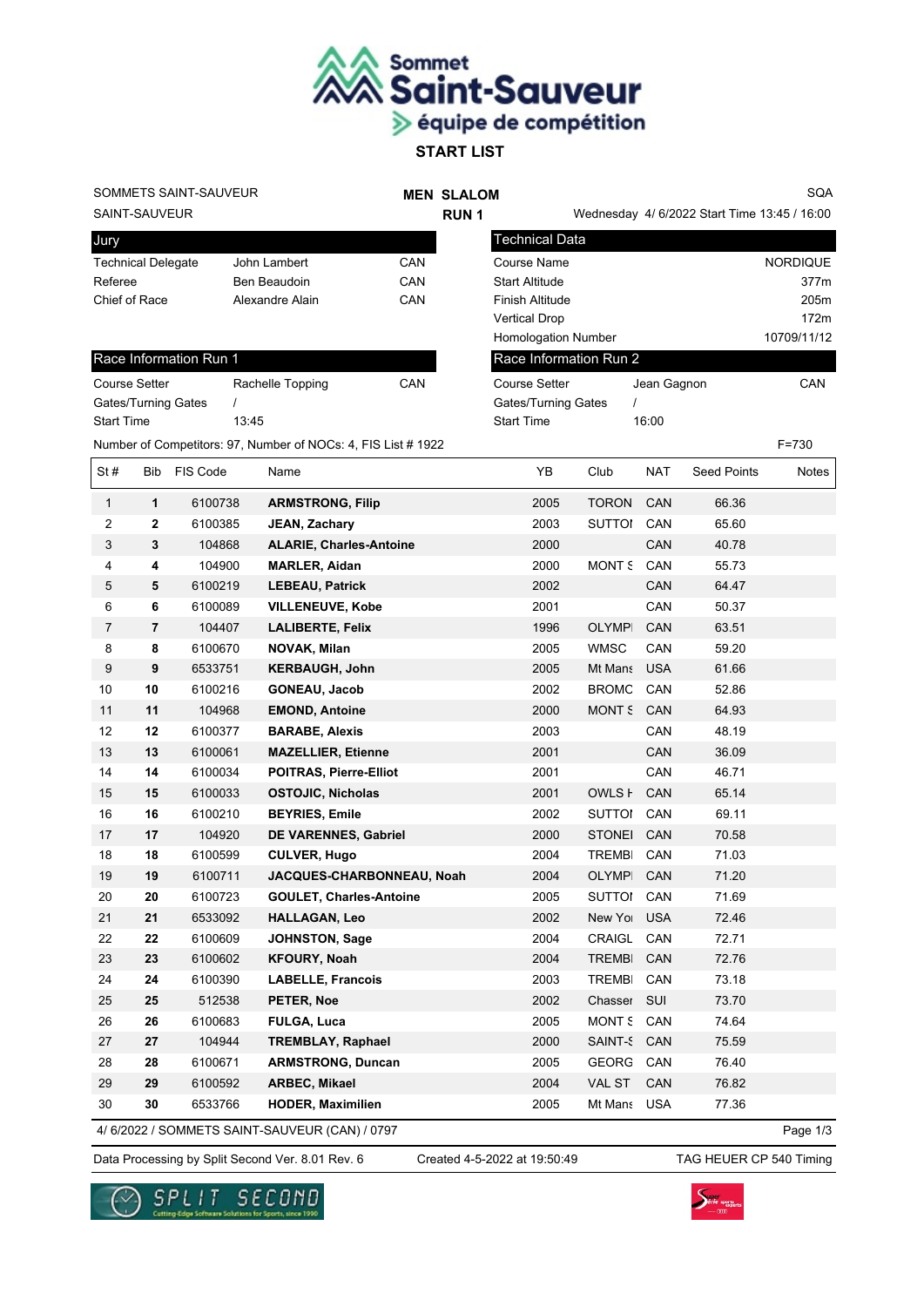## **START LIST**

SAINT-SAUVEUR SOMMETS SAINT-SAUVEUR Wednesday 4/ 6/2022 Start Time 13:45 / 16:00 SQA

| St# | Bib        | FIS Code | Name                            | YB   | Club           | <b>NAT</b> | <b>Seed Points</b> | Notes |
|-----|------------|----------|---------------------------------|------|----------------|------------|--------------------|-------|
| 31  | 31         | 6100596  | <b>BRUNET, Julian</b>           | 2004 | <b>TREMBI</b>  | CAN        | 78.38              |       |
| 32  | 32         | 6100409  | <b>GATCLIFFE, James</b>         | 2003 | GEORG CAN      |            | 78.68              |       |
| 33  | 33         | 6100129  | L ECUYER, Clement               | 2001 | SAINT-5 CAN    |            | 79.33              |       |
| 34  | 34         | 6100593  | <b>MCKINLAY, Thomas</b>         | 2004 | TREMBI         | CAN        | 79.68              |       |
| 35  | 35         | 6100673  | <b>HUNTER, Jack</b>             | 2005 | GEORG CAN      |            | 82.56              |       |
| 36  | 36         | 6100689  | LISE-CODERRE, Charl-Rober       | 2005 | VAL ST         | CAN        | 83.81              |       |
| 37  | 37         | 104485   | <b>DUFRESNE, Thomas</b>         | 1997 | ORFOR          | CAN        | 83.99              |       |
| 38  | 38         | 6100721  | <b>ROUSSEAU, Elliot</b>         | 2005 | OWLS <b>F</b>  | CAN        | 84.05              |       |
| 39  | 39         | 6533481  | RACHWAL, Reid                   | 2004 |                | <b>USA</b> | 84.29              |       |
| 40  | 40         | 6100585  | <b>SOMERS, Angus</b>            | 2004 | MONT S         | CAN        | 84.30              |       |
| 41  | 41         | 6533281  | <b>HABER, Brett</b>             | 2003 | 0              | <b>USA</b> | 85.30              |       |
| 42  | 42         | 104244   | <b>LEMAY, Hugo</b>              | 1995 | <b>TREMBI</b>  | CAN        | 85.74              |       |
| 43  | 43         | 6100681  | <b>COURNOYER, Lexis</b>         | 2005 | SUTTOI         | CAN        | 85.93              |       |
| 44  | 44         | 6533338  | <b>TURNER, Bobby</b>            | 2003 | Gould A        | <b>USA</b> | 86.30              |       |
| 45  | 45         | 6100773  | <b>MOORE, Logan</b>             | 2005 | CRAIGL CAN     |            | 87.70              |       |
| 46  | 46         | 6100598  | <b>CORRIVEAU, Mathis</b>        | 2004 | SAINT-5 CAN    |            | 88.14              |       |
| 47  | 47         | 6100392  | <b>LAVIGNE, Eliot</b>           | 2003 | ORFOR CAN      |            | 88.61              |       |
| 48  | 48         | 6191343  | <b>BERTRAND, Victor</b>         | 2003 | SC CHA FRA     |            | 89.46              |       |
| 49  | 49         | 6533517  | <b>PYLE, Christopher</b>        | 2004 | Gould A        | <b>USA</b> | 89.95              |       |
| 50  | 50         | 6100706  | <b>LARIN, Vincent</b>           | 2005 | MONT E CAN     |            | 90.09              |       |
| 51  | 51         | 6100672  | <b>FILION, Maxime</b>           | 2005 | SAINT-5 CAN    |            | 90.10              |       |
| 52  | 52         | 6100500  | <b>LANOUE, Jekim</b>            | 2003 | MONT S CAN     |            | 90.33              |       |
| 53  | 53         | 6100416  | NELLA, Aidan                    | 2003 | GEORG CAN      |            | 90.35              |       |
| 54  | 54         | 6100595  | <b>BERUBE, Samuel</b>           | 2004 | SUTTOI CAN     |            | 91.67              |       |
| 55  | 55         | 6100737  | <b>VELJOVIC, Matia</b>          | 2005 | CRAIGL         | CAN        | 96.77              |       |
| 56  | 56         | 6100674  | JOMPHE-RICCHI, Emile            | 2005 | OLYMPI         | CAN        | 97.23              |       |
| 57  | 57         | 6100000  | <b>DEPELTEAU, Simon</b>         | 2000 | ORFOR CAN      |            | 97.77              |       |
| 58  | 58         | 6100451  | <b>LAVIGNE, Lucas</b>           | 2003 | SAINT-5 CAN    |            | 99.42              |       |
| 59  | 59         | 6100754  | <b>FRAPPIER, William-Alexis</b> | 2004 | MONT ( CAN     |            | 100.46             |       |
| 60  | 60         | 6100631  | <b>CAVERS, Dax</b>              | 2004 | CRAIGL         | CAN        | 103.76             |       |
| 61  | 61         | 6100722  | <b>SIMARD, Philippe</b>         | 2005 | MONT S CAN     |            | 104.39             |       |
| 62  | 62         | 6100594  | <b>WELSH, Graham</b>            | 2004 | CRAIGL         | CAN        | 105.27             |       |
| 63  | 63         | 6533904  | <b>BOUCHARD, Ethan</b>          | 2005 | Gould A        | <b>USA</b> | 105.40             |       |
| 64  | 64         | 6100691  | <b>MCKELLAR, Ross</b>           | 2005 | <b>ALPINE</b>  | CAN        | 107.13             |       |
| 65  | 65         | 6100744  | <b>TREMBLAY, Etienne</b>        | 2004 | <b>SAINT-S</b> | CAN        | 110.38             |       |
| 66  | 66         | 6100412  | <b>ROBINSON, Peter</b>          | 2003 | <b>THUNDI</b>  | CAN        | 115.47             |       |
| 67  | 67         | 6533518  | LOWELL, Tommy                   | 2004 | Gould A        | <b>USA</b> | 116.24             |       |
| 68  | 68         | 6100621  | <b>BOUCHARD, Xavier</b>         | 2004 | SAINT-5 CAN    |            | 118.39             |       |
| 69  | 69         | 104969   | <b>DESILETS, Elie</b>           | 2000 | SAINT-5 CAN    |            | 124.95             |       |
| 70  | 70         | 6533769  | <b>BARON, Liam</b>              | 2005 | Mt Mans USA    |            | 128.49             |       |
| 71  | 71         | 6100433  | <b>VEILLEUX-NADEAU, Jules</b>   | 2003 | TREMBI CAN     |            | 133.94             |       |
| 72  | 72         | 6100728  | <b>HOGUE, Simon-Olivier</b>     | 2005 | SAINT-5 CAN    |            | 133.99             |       |
| 73  | 73         | 6100447  | <b>CARNAHAN, Jack</b>           | 2003 | BELLE I CAN    |            | 134.37             |       |
| 74  | 74         | 6100747  | DORE, Leo-Pier                  | 2005 | MONT L CAN     |            | 135.86             |       |
| 75  | ${\bf 75}$ | 6100676  | <b>SABOURIN, Ricardo</b>        | 2005 | BELLE I CAN    |            | 136.67             |       |

4/ 6/2022 / SOMMETS SAINT-SAUVEUR (CAN) / 0797

Page 2/3

Data Processing by Split Second Ver. 8.01 Rev. 6 Created 4-5-2022 at 19:50:49 TAG HEUER CP 540 Timing

Created 4-5-2022 at 19:50:49